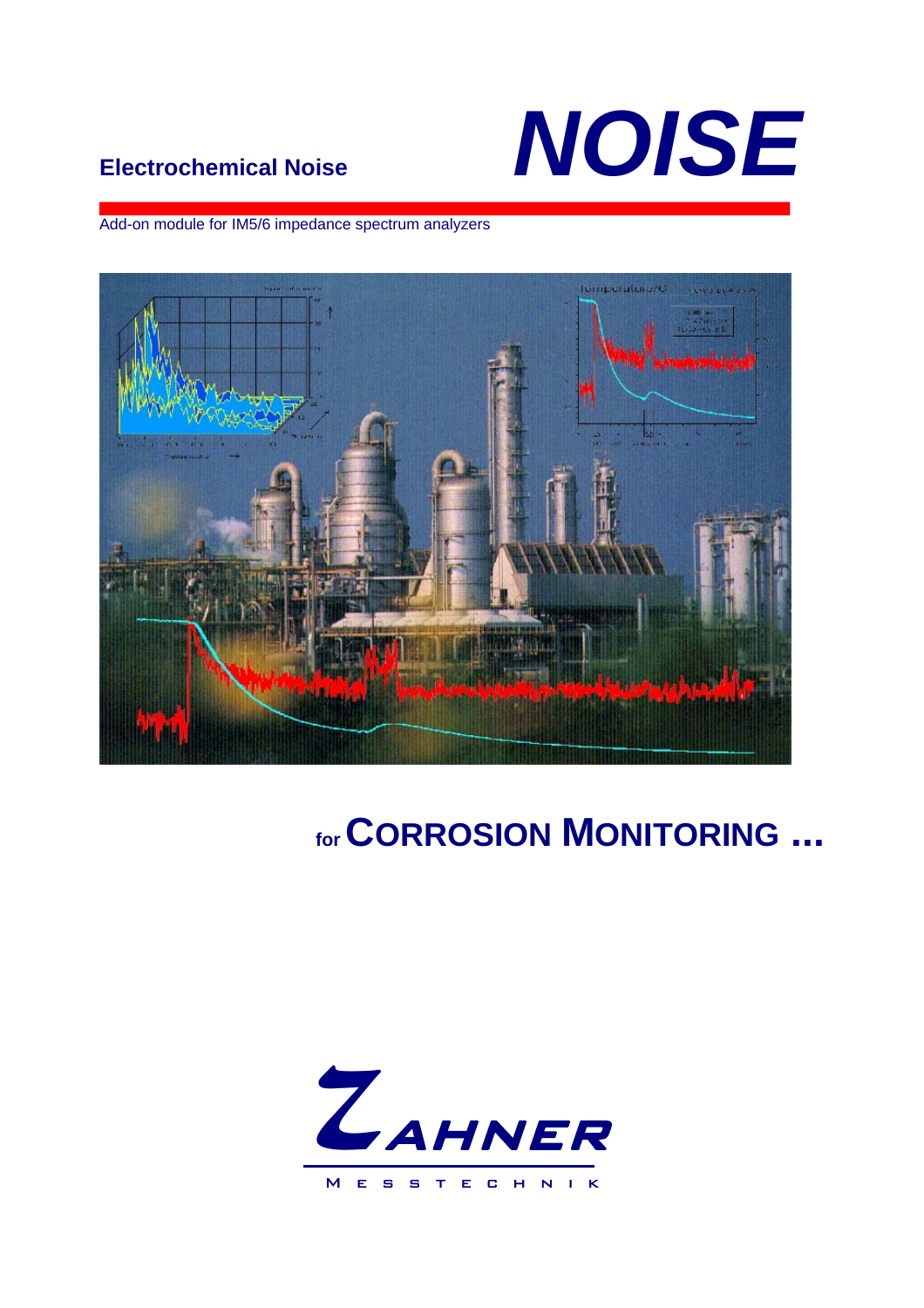

The financial losses caused by the corrosion of metals - according to the latest estimates up to 4% of the production of the industrial countries - cause high interest in new methods of corrosion detection and prevention. That is one of the reasons why electrochemical noise (*ECN*) investigations have become more and more popular among material scientists and chemists recently. *ECN* methods offer results, even in cases, where traditional methods fail. There are different useful techniques to yield *ECN* information. The IM6 system **supports all common techniques** - but that is not all. Moreover, Zahner developed *CorrElNoise.* This revolutionary new method is superior to common *ECN* techniques by avoiding most of their typical problems.

As usual with the IM6, **additional channels** can be recorded parallel to the noise for monitoring e.g. temperatures, pH-values or any other analog or digital signal.

| <b>Method</b>                                                                                            | <b>Advantages</b>                                                                                                                                                                                                                                                                                                                                                                                                                             | <b>Disadvantages</b>                                                                                                                                                                                  | <b>Scheme</b> |
|----------------------------------------------------------------------------------------------------------|-----------------------------------------------------------------------------------------------------------------------------------------------------------------------------------------------------------------------------------------------------------------------------------------------------------------------------------------------------------------------------------------------------------------------------------------------|-------------------------------------------------------------------------------------------------------------------------------------------------------------------------------------------------------|---------------|
| <b>OCPN</b><br>Open circuit or gal-<br>vanostatic potential<br>noise<br>no probe                         | potential course including<br>$\bullet$<br>long term DC-components<br>can be recorded                                                                                                                                                                                                                                                                                                                                                         | sensitivity relatively low<br>$\bullet$<br>not useful for electro-<br>$\bullet$<br>chemical objects with very<br>low noise amplitudes<br>no current noise can be<br>$\bullet$<br>recorded in parallel | WF            |
| <b>PCCN</b><br><b>Current noise under</b><br>potentiostatic control<br>no probe                          | $\bullet$<br>current course including<br>long term DC-components<br>can be recorded                                                                                                                                                                                                                                                                                                                                                           | $\bullet$<br>low sensitivity<br>not useful for electro-<br>$\bullet$<br>chemical objects with very<br>low noise amplitudes<br>no potential noise can be<br>$\bullet$<br>recorded in parallel          |               |
| <b>UCPN</b><br><b>Uncorrelated three</b><br>electrode current-<br>and potential noise<br>with probe      | high sensitivity<br>$\bullet$<br>automatic suppression of<br>٠<br>long-term drift signals<br>only changes are recorded<br>٠                                                                                                                                                                                                                                                                                                                   | information of the DC-<br>$\bullet$<br>component is lost<br>poor correlation between<br>$\bullet$<br>current and potential<br>additional hardware needed<br>$\bullet$                                 |               |
| <b>CorrElNoise</b><br><b>Correlated two elec-</b><br>trode current- and<br>potential noise<br>with probe | sensitivity and suppression<br>$\bullet$<br>of long-term drift signals<br>unique generation of<br>$\bullet$<br>correlated signals for both<br>potential and current<br>which come from one<br>electrochemical source<br>current and potential<br>$\bullet$<br>signals can be used to re-<br>cord noise power, which is<br>a highly significant corro-<br>sion indicator<br>equivalent impedance can<br>$\bullet$<br>be evaluated additionally | additional hardware needed<br>$\bullet$                                                                                                                                                               |               |

All noise acquisition methods require IM6/6e + NProbe + EPC40 **!**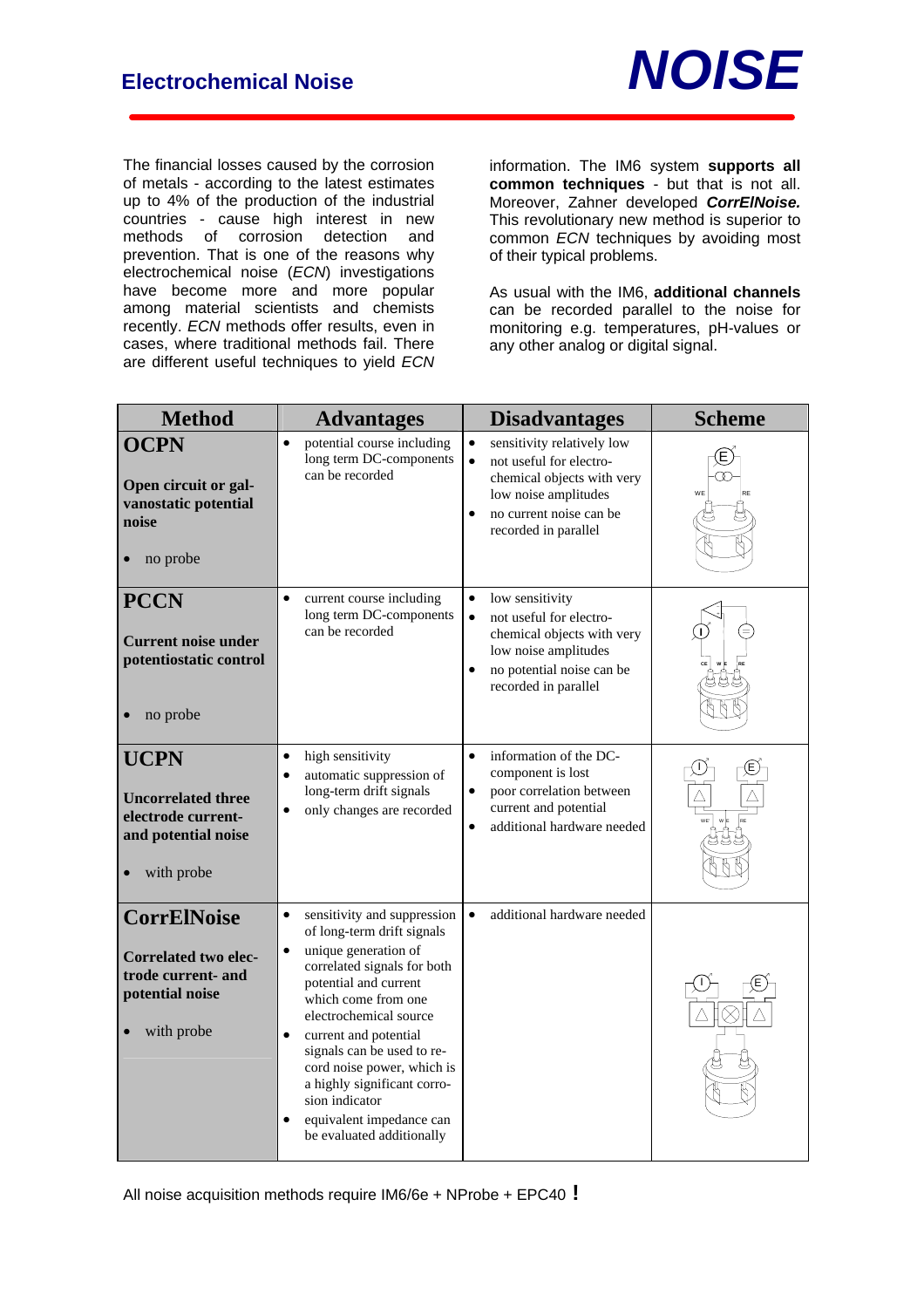## **Electrochemical Noise**  *NOISE*

#### **CorrElNoise**

Noise based corrosion research using conventional electrochemical methods focus on the fact that the initial redox processes are related to the charge transfer of the metal dissolution-deposition processes. Distinct areas of the object surface can be viewed as local galvanic elements that contribute to the total measured potential. Since many of these local elements are superimposed, the fluctuation of the potential (and the current, if the electrode is polarized) is low. Traditional electrochemical methods are based on this ..steady state" behavior. However, inhomogeneous corrosion attack, which is particularly important in the nucleation phase, does not conform to these conditions. Traditional methods such as impedance or Tafel techniques will fail for such inhomogeneous corroding objects, because the measurement signals become more and more noisy. In this case noise measurements quantify these discrete events that are disturbing the continuous methods.

For analysis, it is of great value to measure both current and potential noise. The problem is that measurement of current noise essentially requires a short circuit condition, whereas potential noise must be measured with a high impedance load. The standard method for solving this problem is to measure two identical systems, one under open circuit, the other under short circuit condition. A common experimental arrangement uses three identical electrodes, where one pair acts as a current noise source under short circuit conditions, the second as a potential noise source under open circuit condition. One electrode acts as a common electrode.

This arrangement is often used in monitoring applications, and can be set up with the IM6. However, this method has a significant disadvantage in that the measured current and potential noise do not come from the same electrochemical system. Even though it is assumed that the corrosion behavior of both systems is identical, the current and the potential are not correlated. This means that only the scalar rms.-values can be related, and vector operations like power calculation are meaningless.

There is a solution for the problem, based on the fact that corrosion-related noise is observed mainly in the low frequency range. To a first approximation, the noise source may be described as a low frequency noise oscillator in series with a source resistance. Therefore it is possible to sample both current and potential signals by rapid switching between the two modes (*open circuit* and *short circuit*). If the switching/sampling frequency is high relative to the highest noise frequency of interest, this technique works without loss of information.

*CorrElNoise*, developed by the specialists at Zahner, is based on these principles. *CorrElNoise* stands for the measurement of *CORR*elated *EL*ectrochemical current and potential *NOISE* coming from the same source. The method is available both as a plug-in for the IM6 and as a stand-alonesystem. It enables the user to record current, potential and power noise in the frequency range from DC up to about 5 Hz. Furthermore *CorrElNoise* benefits from the chopper principle. This means that electronic offset and drift problems, as well as line frequency



Principle of the CorrElNoise technique

interference, are automatically suppressed.

As noise measurements normally have a long acquisition time there is a lot of data to be handled. The *NOISE* software allows to save measurement data in two ways: Normally the software reduces the flood of data by a factor of 260. Then you have access to the most often used analysis mode, the frequency spectrum of the noise signal. In addition the time-domain signal can be saved so that any other analysis method can be applied after the acquisition. Time-domain data are compressed with a factor of 8.